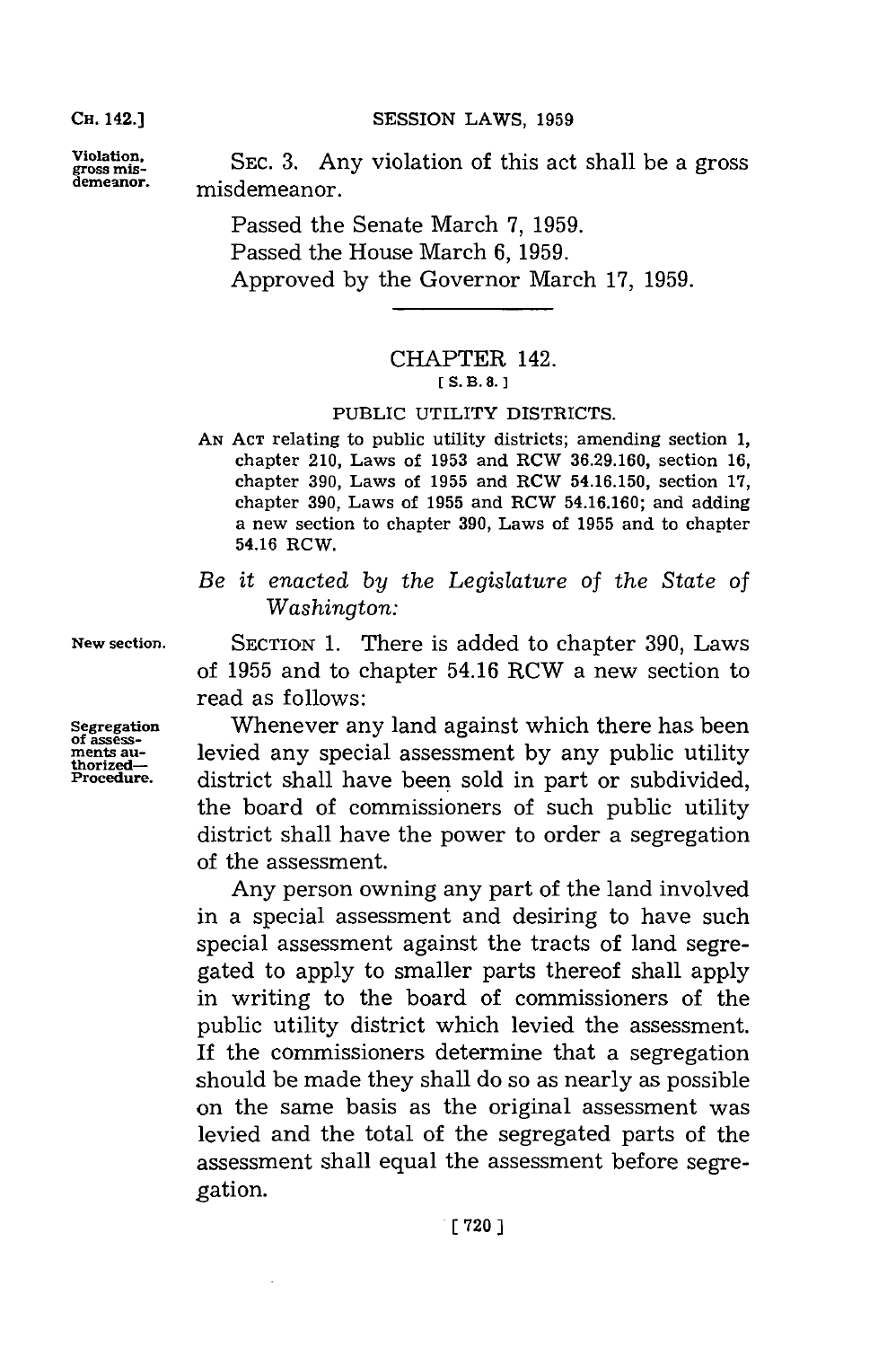The commission shall then send notice thereof **by** mail to the several owners interested in the tract, as shown on the general tax rolls. If no protest is filed within twenty days from date of mailing said notice, the commission shall then **by** resolution approve said segregation. If a protest is filed, the commission shall have a hearing thereon, after mailing to the several owners at least ten days notice of the time and place thereof. After the hearing, the commission may **by** resolution approve said segregation, with or without change. Within ten days after the approval, any person aggrieved **by** the segregation may perfect an appeal to the superior court of the county wherein the property is situated and therefrom to the supreme court, all as provided for appeals from assessments levied **by** cities of the first class. The resolution approving said segregation shall describe the original tract, the amount and date of the original assessment, and shall define the boundaries of the divided parts and the amount of the assessment chargeable to each part, and shall order the county treasurer to make segregation on the original assessment roll as directed in the resolution. **A** certified copy of the resolution shall be delivered to the county treasurer who shall proceed to make the segregation ordered. The board of commissioners may require as a condition to the order of segregation that the person seeking it pay the public utility district the reasonable engineering and clerical costs incident to making the segregation. Unless otherwise provided in said resolution, the county treasurer shall apportion amounts paid on the original assessment in the same proportion as the segregated assessments bear to the original assessment. Upon segregation being made **by** the county treasurer, as aforesaid, the lien of the special assessment shall apply to the segregated parcels only to the extent of the segregated part of such assessment.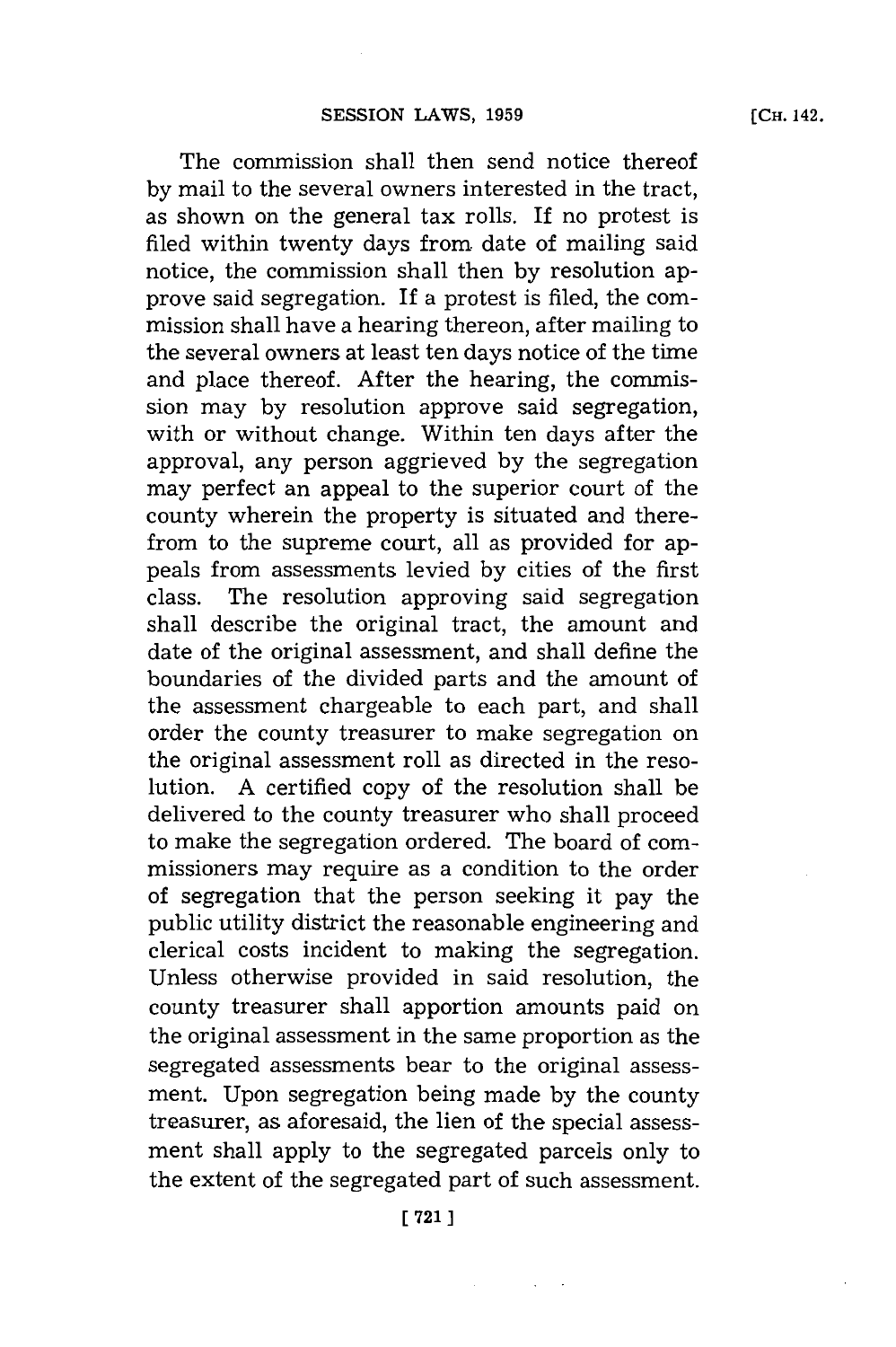**to be made upon cer-**

**amend3..6 SEC.** 2. Section **1,** chapter 210, Laws of **1953** and RCW **36.29.160** are each amended to read as follows:

**Segregation** The county treasurer shall make segregation, collect, and receive from any owner or owners of any subdivision or portion of any lot, tract or parcel of land upon which assessments or charges have been made or may be made hereafter in public utility districts, sewer districts, water districts, or county road improvement districts, under the terms of Title 54, Title **56,** Title **57,** or chapter **36.88,** such portion of the assessments or charges levied or to be levied against such lot, tract or parcel of land in payment of such assessment or charges as the board of commissioners of the public utility district, sewer district, the water district commissioners or the board of county commissioners, respectively, shall certify to be chargeable to such subdivision, which certificate shall state that such property as segregated is sufficient security for the assessment or charges. Upon making collection upon any such subdivision the county treasurer shall note such payment upon his records and give receipt therefor.

## **amended.**

**landowners.**

**RCW 54.16.150 SEC. 3.** Section **16,** chapter **390,** Laws of **1955** and RCW **54.16.150** are each amended to read as follows:

**Procedure,** When a petition signed **by** a majority of the land**owners** in a proposed local improvement district is filed with the commission, asking that the improvement therein described be ordered, the commission shall forthwith fix a date for hearing thereon after which it shall, **by** resolution, order the improvement, and may alter the boundaries of the proposed district; prepare and adopt the improvement; prepare and adopt detail plans thereof; declare the estimated cost thereof, what proportion of the cost shall be borne **by** the local district, and what proportion, **if** any, shall be borne **by** the entire public utility district, and provide the general funds thereof to be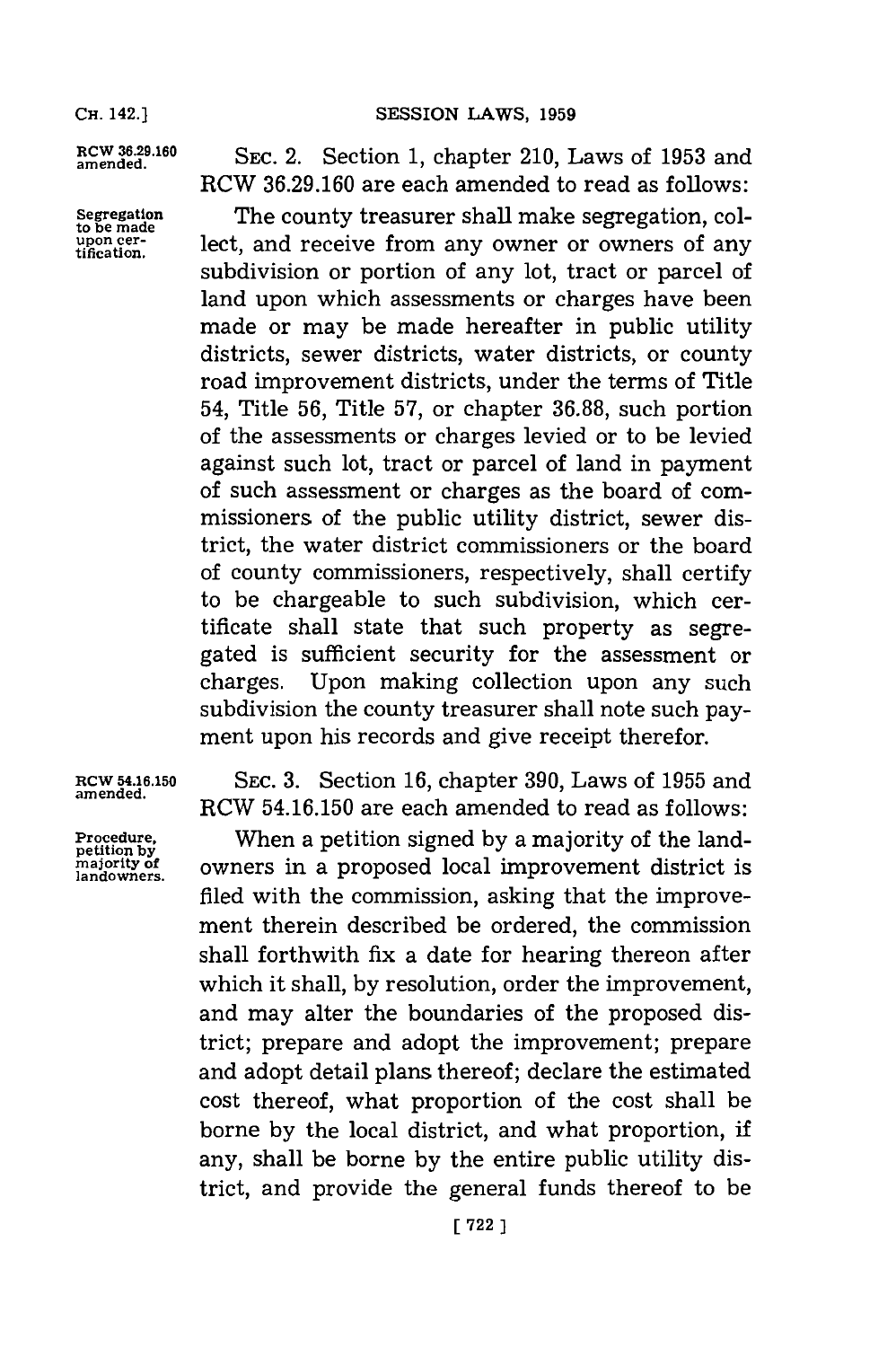applied thereto, if any; acquire all lands and other properties therefor; pay all damages caused thereby; and commence in the name of the public utility district such eminent domain proceedings and supplemental assessment or reassessment proceedings to pay all eminent domain awards necessary to entitle the district to proceed with the work, and shall thereafter proceed with the work, and shall file with the county treasurer its roll levying special assessments in the amount to be paid **by** special assessment against the property in the local improvement district in proportion to the special benefits to be derived **by** the property in the local district from the improvement: *Provided, however,* No such improvement shall be ordered unless the same appears to the commission to be financially and economically feasible: *And provided further,* That the commission may require as a condition to ordering such improvement or to making its determination as to the financial and economic feasibility, that all or a portion of such engineering, legal or other costs incurred or to be incurred **by** the commission in determining financial and economic feasibility shall be borne or guaranteed **by** the petitioners of the proposed local improvement district under such rules as the commission may adopt. No person shall withdraw his name from the petition after the same has been filed with the commission.

SEC. 4. Section 17, chapter 390, Laws of 1955 and RCW 54.16.160 **amended.** RCW **54.16.160** are each amended to read as **follows: Assessment**

Before approval of the roll, a notice shall be published once each week for two successive weeks in a newspaper of general circulation in the county, stating that the roll is on file and open to inspection in the office of the secretary, and fixing a time not less than fifteen nor more than thirty days from the date of the first publication of the notice, within which protests must be filed with the secretary

roll—Hear-<br>ing—Appeal<br>—Expenses.